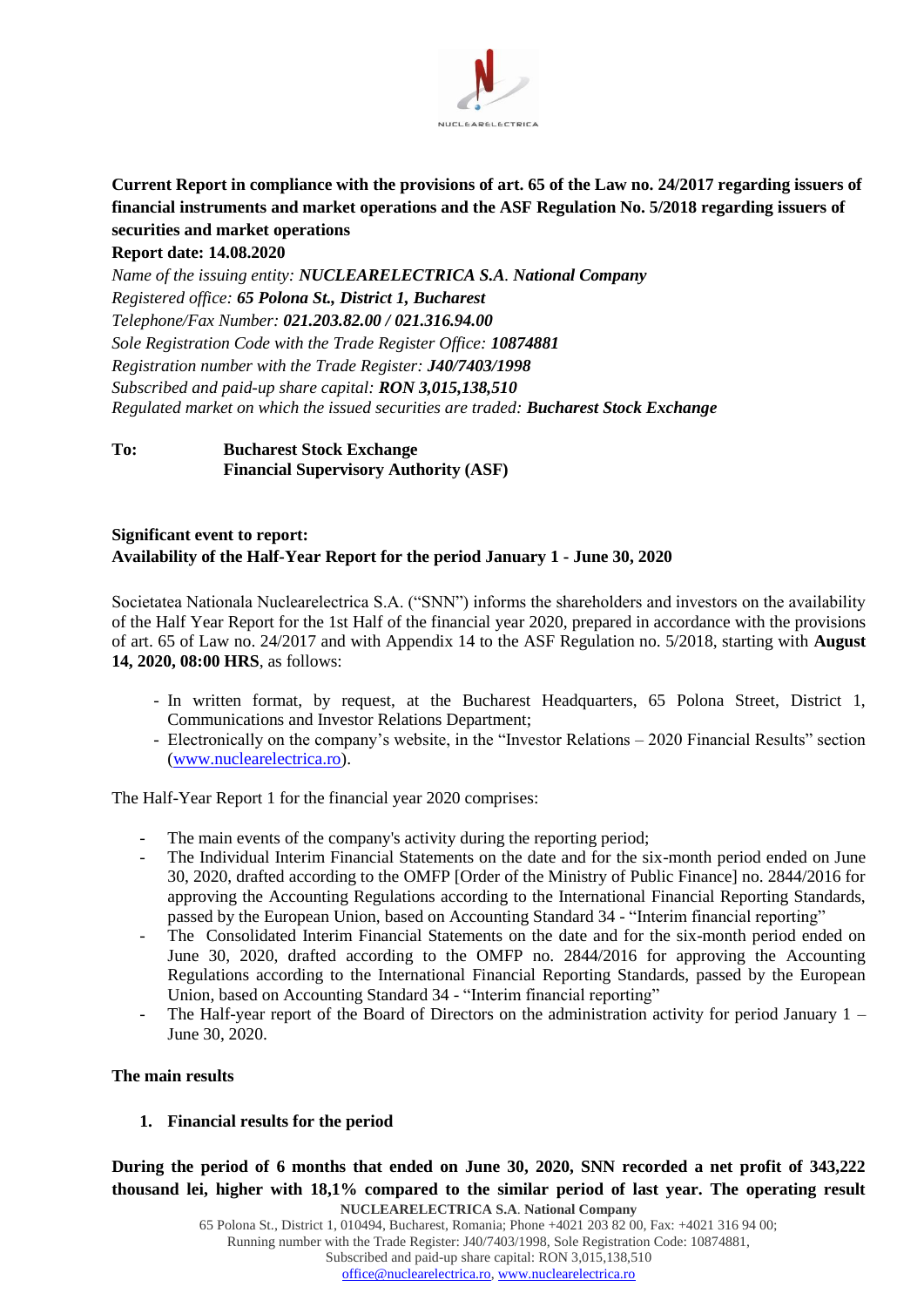**(EBIT) registered an increase of 6,7% and EBITDA an increase of 4,4% compared to the similar period of last year.**

| <b>Indicator</b><br>[thousand RON]                       | 6-month period<br>ended on June 30,<br><b>2020</b><br>(revised) | 6-month period<br>ended on<br>June 30, 2019<br>(revised) | <b>Variation</b> |
|----------------------------------------------------------|-----------------------------------------------------------------|----------------------------------------------------------|------------------|
| <b>Production (GWh)*</b>                                 | 5,499                                                           | 4,919                                                    | 11.8%            |
| Operating income, out of which:                          | 1,182,985                                                       | 1,208,559                                                | $(2.1\%)$        |
| Income from electricity sales**                          | 1,157,519                                                       | 1,181,738                                                | $(2.0\%)$        |
| Operating expenses, minus impairment and<br>depreciation | (516, 121)                                                      | (569, 502)                                               | $(9.4\%)$        |
| <b>EBITDA</b>                                            | 666,864                                                         | 639,057                                                  | 4.4%             |
| Impairment and depreciation                              | (278, 255)                                                      | (274, 872)                                               | 1.2%             |
| <b>EBIT</b>                                              | 388,609                                                         | 364,185                                                  | 6.7%             |
| Net financial result                                     | 24,609                                                          | (4,063)                                                  | n/a              |
| Net income tax expense                                   | (69,996)                                                        | (69, 461)                                                | 0.8%             |
| Net profit                                               | 343,222                                                         | 290,661                                                  | 18.1%            |

*\*Electricity produced and delivered by Cernavoda NPP in the National Energy System.*

*\*\*Including revenues from the sale of thermal energy, insignificant in the total revenues.*

The gross production of the two units in operation at Cernavoda NPP was of 5.964.074 MWh in the first semester of 2020 out of which 5.498.634 MWh were delivered to the National Power Grid.

**Operating profit** (EBITDA) increased by 4.4% compared to the same period of the previous year. The increase was caused by a decrease in operating expenses, less depreciation and amortization by 9.4%, partially offset by a decrease in operating income of 2.1%, influenced by a 2% decrease in electricity sales revenues.

**The operating income** decreased by 2.1%, determined by the 9.6% increase in the weighted average price of the electricity sold in the 1st half-year of 2020, as compared to the weighted average price from the same period of 2019, considering the sale of a total quantity of electricity that was higher by 8.6%.

According to ANRE Resolution no. 2213/23.12.2019, the quantity assigned to SNN for the first half-year of 2020 for regulated contracts was 1,087 GWh, out of which 701.4 GWh for Q1 of 2020 and 385.6 GWh for Q2 of 2020. For the first half-year of 2020, ANRE set for SNN a regulated price of 188.47 RON/MWh (without Tg, and for the first half-year of 2019 a regulated price of 188.33 RON/MWh (without Tg). During the first half-year of 2020, the Company sold 19.6% of its energy on the regulated market (first half-year of 2019: 0.1%), at a regulated price.

Compared to the same period of the previous year, the quantity of electricity sold on the competition market of bilateral contracts decreased by 47%, and benefitted from an increase in the average sale price on this market by  $15\%$  (price without Tg). The quantity sold by SNN on the spot market (DAM) during the first halfyear 2020 increased with 208%, under the conditions of registering a lower selling price on this market with 29% (price without Tg).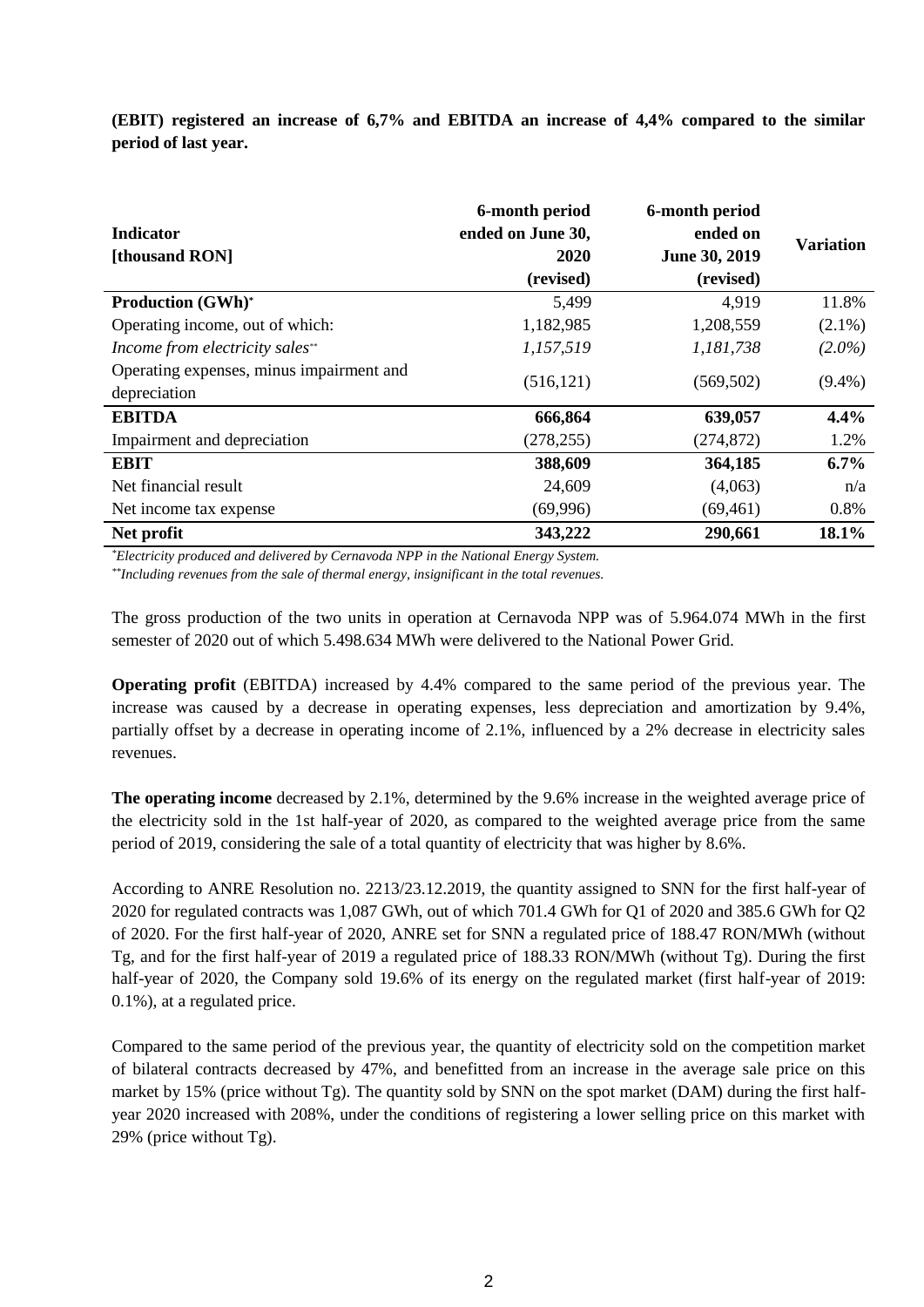**Operating expenses, minus impairment and amortization**, decreased by 9.4% in the first half-year of 2020, compared to the same period of 2019. This evolution is determined by the decrease of expenses with the purchased electricity, personnel expenses, other operating expenses, expenses with repairs and maintenance and expenses with spare parts, partially compensated by the increase of expenses with nuclear fuel and expenses with electricity transportation.

**Net currency exchange differences** positively influenced the net result, so in period January 1 - June 30, 2020, net financial revenues were recorded, while in the same period of the previous year net financial expenses were recorded. The main currencies to which there are exposures are EUR and CAD.

**Net profit tax expenses** increased by 0.8% as a result of the increase in taxable profit calculated for the first half-year of 2020 compared to the ones calculated for the same period of the previous year.

| Sales by types                                                                 | <b>Quantities</b><br>in MWh | $\frac{0}{0}$<br>of total<br>sales | <b>Average price</b><br>[Ron/MWh<br>with Tg<br>included] | <b>Revenues</b><br>from sales<br>[Ron] |
|--------------------------------------------------------------------------------|-----------------------------|------------------------------------|----------------------------------------------------------|----------------------------------------|
| Sales on the regulated market                                                  | 1,086,736                   | 19.6%                              | 189,77                                                   | 206,229,931                            |
| Sales on the free market (bilateral contracts and<br>PZU sales), out of which: | 4,444,507                   | 80.1%                              | 214.36                                                   | 952,723,656                            |
| - Sales on PCCB - LE, PCCB - NC, PC - OTC<br>contracts and supply contracts    | 2,314,623                   | 41.7%                              | 269.27                                                   | 623.247.147                            |
| - PZU sales                                                                    | 2,129,884                   | 38.4%                              | 154.69                                                   | 329,476,509                            |
| PE positive imbalances <sup>*</sup> )                                          | 18,228                      | 0.3%                               | 106.75                                                   | 1,945,784                              |
| Total sales in the first half-year of 2020                                     | 5,549,471                   | 100%                               | 209.19                                                   | 1,160,899,371                          |

### **2. Electricity sales (quantities, prices and values) during the 1st half-year of 2020**

*\*) NB: RON 56,602 of the presented value represents revenues redistributed in January - May 2020 resulted from the balancing of the system, based on the application of ANRE Order no. 76/2017 and ANRE Order no. 31/2018. The value of positive imbalances for June 2020 is estimated.*

The electricity quantity sold on the regulated market, based on contracts, on the spot market (PZU) and on PE is 5,549,471 MWh, 1.2% more than the sales program, of 5,486,195 MWh (sized on the production estimate, without estimating unplanned outages) and 8.6% more than the electricity quantity sold in the same period of 2019.

The difference between the electricity sold by the Company and the electricity produced and delivered by CNE Cernavoda (50,8 thousand MWh) is represented by the electricity purchased for the full coverage of the contractual obligations, an electricity quantity that was purchased 62% from the spot market, 21% from PE, and the rest from Centralized Markets.

The revenues obtained from the electricity market related to electricity deliveries in the first half-year of 2020 are 1,160,899,371 lei (out of which 56,602 lei represents redistributed revenues resulted from balancing the system), 0.7% higher than the budget revenues for the first half-year of 2020, and 1.9% higher than the same period of the previous year.

The average weighted sale price, for the electricity quantities sold (without the regulated market and PE),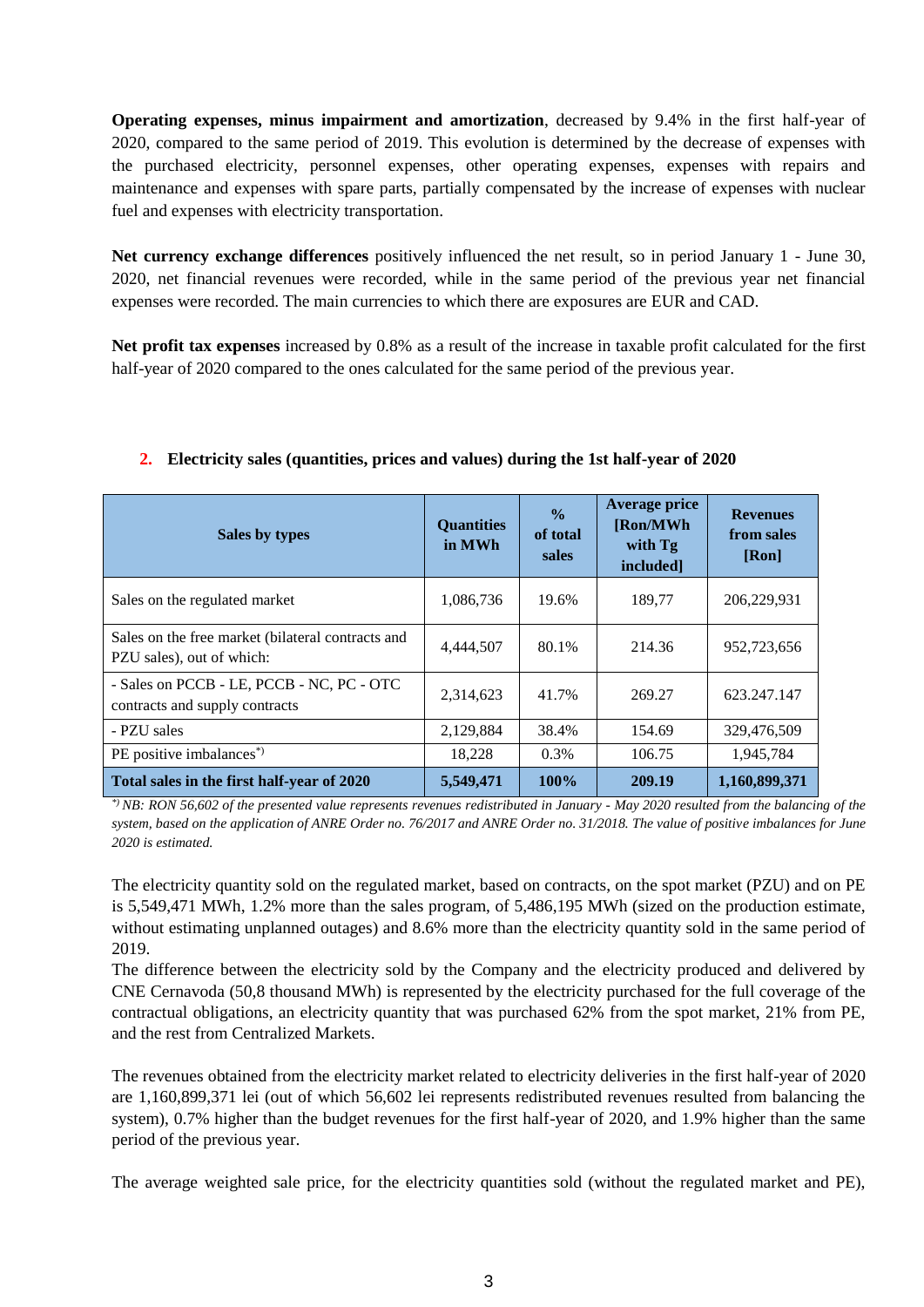resulted in the first half-year of 2020, is of RON 214.36/MWh (including Tg). For comparison, the weighted average price of all the transactions performed on the markets on which SNN operated in the first half-year of 2020 (PCCB - LE, PCCB - NC, PC - OTC and PZU), calculated based on the values published by OPCOM in the monthly market reports, is 226.49 lei/MWh. In the first half-year of 2019, the average weighted sale price, for the energy quantities sold (without the regulated market and PE) was 231.62 lei/MWh (including  $T_g$ ).

### **Sales on the regulated market**

Following Government Emergency Ordinance no. 114/28.12.2018, which amends and supplements Electricity and natural gas law no. 123/2012, ANRE issued Order no. 216/11.12.2019 for approving the Methodology for setting prices for the electricity sold by producers based on regulated contracts and the quantities of electricity from the regulated contracts concluded by producers with last-instance suppliers. According to ANRE Resolution no. 2213/23.12.2019, the quantity assigned to SNN for Q1 2020 for regulated contracts was 1,087 GWh, out of which 701.4 GWh for Q1 2020 and 385.6 GWh for Q2 2020. For the first half-year of 2020, ANRE established a regulated price for SNN of RON 188.47 /MWh (without  $T_g$ ).

# **Sales on the competitive market (bilateral contract and DAM)**

The electricity quantities sold on the competitive market of bilateral contracts represented in the first half-year of 2020 a percentage rate of 41.7% out of the total volume of the sold electricity. The average sale price on bilateral contracts in this period was 269.27 RON/MWh (with Tg included), recording an increase of 15,2% as compared to the average price recorded in the same period of 2019, of 233.66 RON/MWh (with Tg included); given the fact that the values of the electric power input transport fee in the Tg network were the following: RON 1.18 /MWh for the period July 1, 2018 - December 31, 2019, according to ANRE Order no. 108/20.06.2018 and RON 1.30 /MWh for the period January 1, 2020 - June 30, 2020, according to ANRE Order no. 218/11.12.2019.

On the spot market (PZU), during the first half-year of 2020, a quantity of electricity representing 38.4% of the total sale volumes was sold, compared to the percentage share of 13.5% recorded in the same period of 2019. The average energy selling price on the spot market (PZU) achieved by SNN in the first half-year of 2020 was 154.69 lei/MWh (with Tg included), compared to 218.64 lei/MWh (with Tg included) recorded during the same period of 2019.

### **3. The degree of completion of the investment program at the end of the first half-year 2020**

The total value of the investment program of SNN for 2020 is 309,544 thousand RON (without the component allocated to the payment of the debt service related to long-term loans), a program approved by Resolution no. 3/05.03.2020 of the Ordinary General Assembly of Shareholders of SNN, as part of the Revenues and Expenses Budget ("BVC") of SNN for 2020.

The comparative situation of the investment accomplishments (value and percentage) for 2020 compared to the same period of 2019 is presented in the table below:

| Year | Value<br>of the investment program<br>[thousand RON] | <b>Achieved</b><br>$(01.01 - 30.06)$<br>[thousand RON] | <b>Achievement level</b><br>$(01.01 - 30.06)$<br>(%) |
|------|------------------------------------------------------|--------------------------------------------------------|------------------------------------------------------|
| 2020 | 309.544                                              | 58.946                                                 | 19.0%                                                |
| 2019 | 256,548                                              | 136,948                                                | 53.4%                                                |